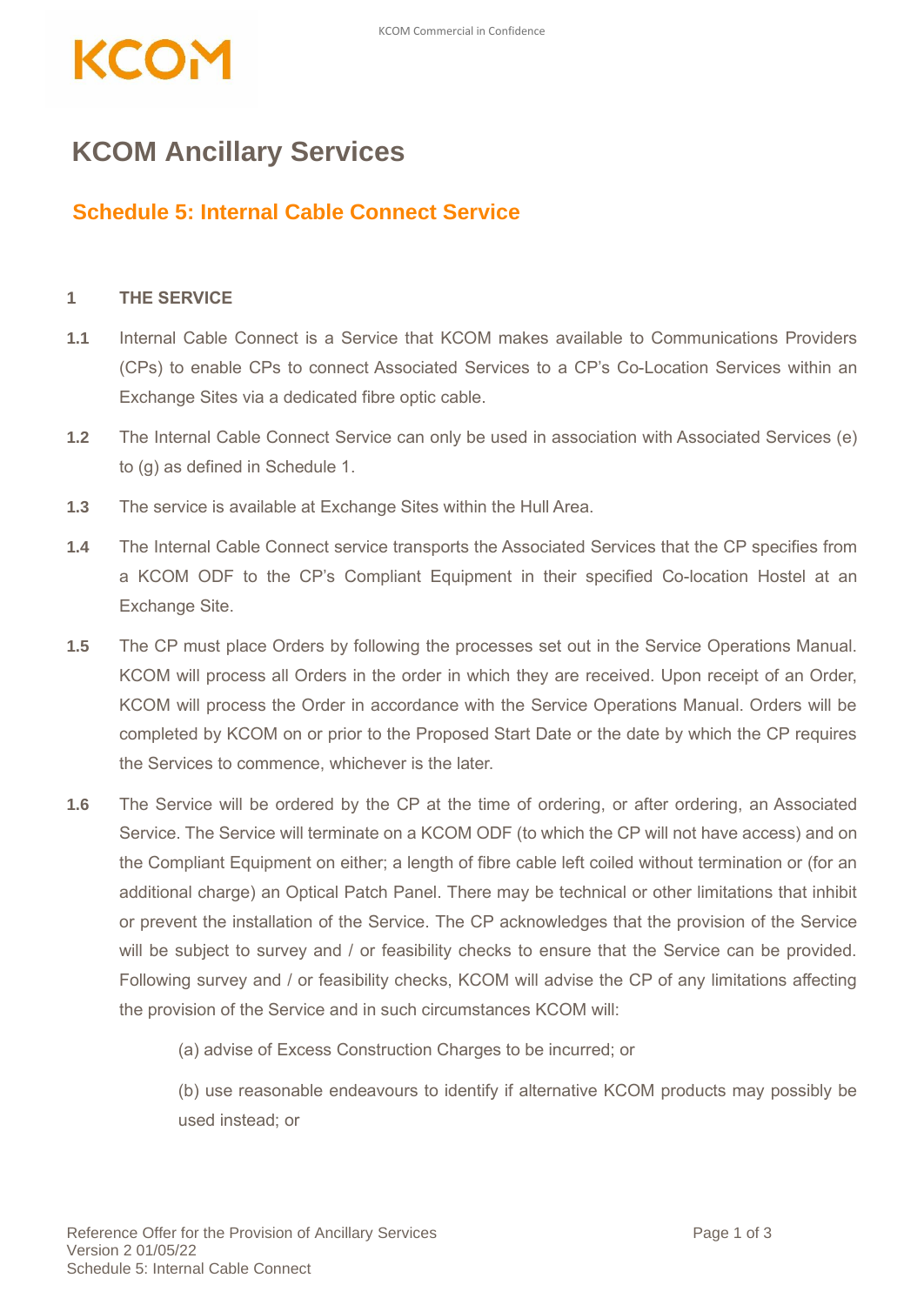

(c) notify the CP that the Service cannot technically be provided and reject the applicable **Order** 

KCOM will use reasonable endeavours to identify any technical or other limitations prior to the Proposed Start Date for an individual Order.

**1.7** The CP is responsible for:

(a) compliance with the terms of this Agreement and any instructions provided by KCOM in relation to the Service and;

(b) the acts and omissions of its employees and agents in connection with the repair and/or any other alternative process set out in this Agreement;

(c) managing the traffic capacity on the Internal Cable Connect; and

(d) unless otherwise agreed by the parties, connection of the Internal Cable Connect to the CP's Compliant Equipment.

**1.8** The CP shall ensure that any equipment connected to the Internal Cable Connect Service:

- (a) is used and connected in accordance with any relevant instructions or laws;
- (b) is technically compatible with the Internal Cable Connect Service;
- (c) shall not harm:
	- (i) the KCOM Network;
	- (ii) the Services;
	- (iii) any Third Party's network or equipment.

(d) is connected and used in accordance with any relevant standards including any standards that KCOM notifies to the CP from time to time in writing and, in the following order of precedence:

(i) any legal requirements imposed upon the parties including requirements arising from the General Conditions;

(ii) any relevant specification notified by Ofcom in implementation of the recommendations of the Network Interoperability Consultative Committee;

(iii) any relevant recommendations or standards by any relevant UK standards body the European Telecommunications Standards Institute; and